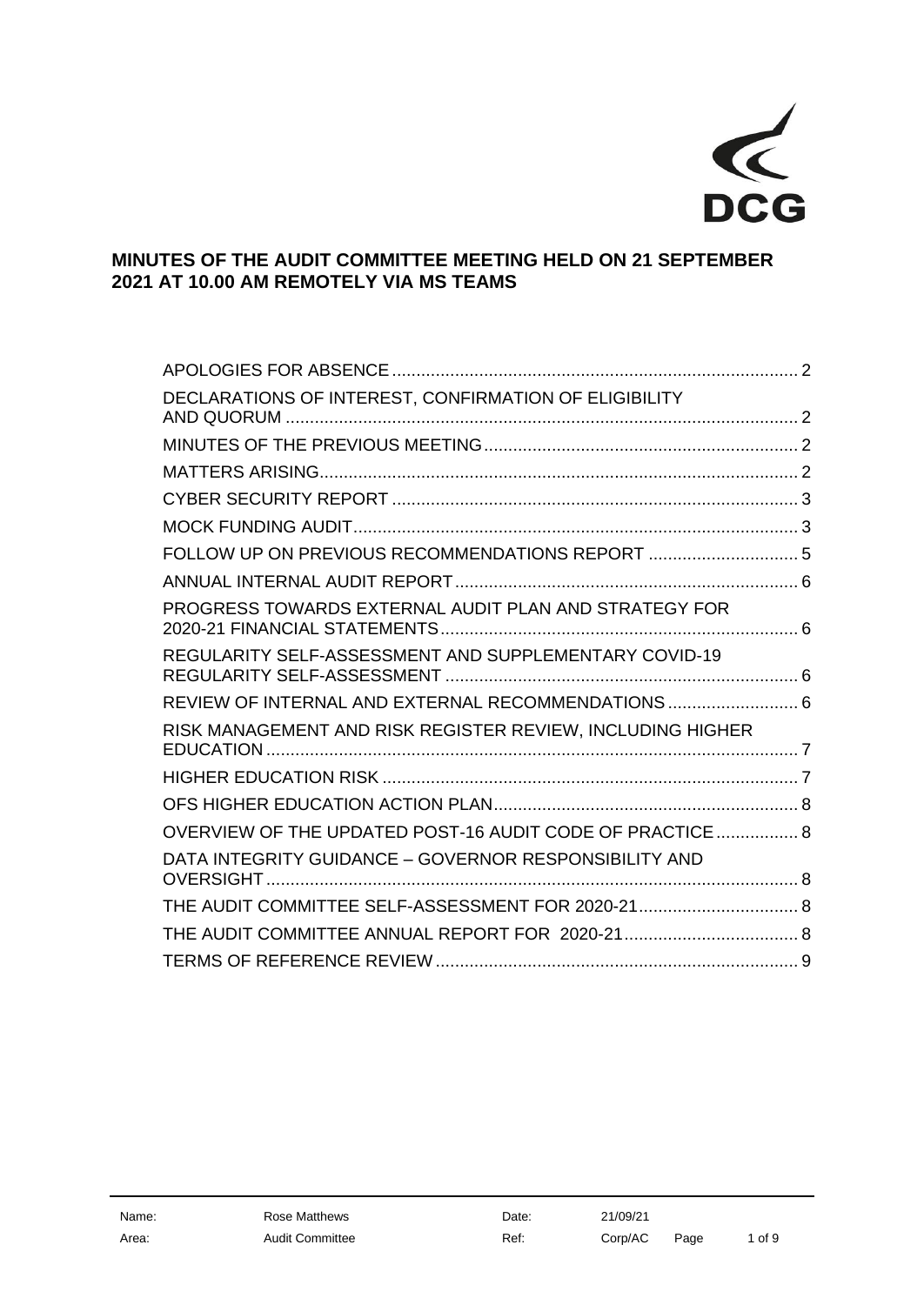

# **MINUTES OF THE AUDIT COMMITTEE MEETING HELD ON 21 SEPTEMBER 2021 AT 10.00 AM IN REMOTELY VIA MS TEAMS**

Present: Kevin Slack (Chair), Hazel Clint, Mike Kapur, Rosslyn Green

In attendance: Richard Eaton (CFO) Michael Ford (Corporate Services) Kate Martin (Deputy Principal) – 13*/21-22 and 14/21-22*  Ian McCormick (Director of IT) – *05/21-22* Heather Simcox (Deputy CEO) Jonathan Creed (ICCA – Internal Auditors) Sam Lifford (BDO – External Auditors) Rose Matthews (Clerk)

Prior to commencing formal business, Governors met in private with the representatives from ICCA and BDO.

<span id="page-1-1"></span><span id="page-1-0"></span>

| <b>PART ONE - GENERAL MINUTES</b> |                                                                                                                                                                                                                                                     |       | <b>Action</b> | <b>Date</b> |          |
|-----------------------------------|-----------------------------------------------------------------------------------------------------------------------------------------------------------------------------------------------------------------------------------------------------|-------|---------------|-------------|----------|
| $01/21 - 22$                      | <b>APOLOGIES FOR ABSENCE</b>                                                                                                                                                                                                                        |       |               |             |          |
|                                   | There were no apologies for absence.                                                                                                                                                                                                                |       |               |             |          |
|                                   | It was noted this was Mike Kapur's last meeting and the<br>Chair thanked him for his contribution. A discussion<br>ensued in relation to succession planning. The Chair<br>suggested a conversation take place outside of the<br>meeting with Mike. |       |               | <b>RM</b>   | 24/09/21 |
| 02/21-22                          | DECLARATIONS OF INTEREST, CONFIRMATION OF<br><b>ELIGIBILITY AND QUORUM</b>                                                                                                                                                                          |       |               |             |          |
|                                   | All members were eligible and the meeting was<br>confirmed to be quorate.                                                                                                                                                                           |       |               |             |          |
|                                   | There were no new declarations.                                                                                                                                                                                                                     |       |               |             |          |
| 03/21-22                          | <b>MINUTES OF THE PREVIOUS MEETING</b>                                                                                                                                                                                                              |       |               |             |          |
|                                   | <b>RESOLVED:</b> The minutes of the meeting held on<br>22 June 2021 were formally approved.                                                                                                                                                         |       |               |             |          |
| 04/21-22                          | <b>MATTERS ARISING</b>                                                                                                                                                                                                                              |       |               |             |          |
| 65/20-21                          | A review of strategic risk had been undertaken and<br>would be covered as part of the strategic risk agenda<br>item.                                                                                                                                |       |               |             |          |
| $68/20 -$<br>21.5                 | The Head of Internal Audit had updated the Internal<br>Audit Plan for 2021-22.                                                                                                                                                                      |       |               |             |          |
| Name:                             | <b>Rose Matthews</b>                                                                                                                                                                                                                                | Date: | 21/09/21      |             |          |

<span id="page-1-3"></span><span id="page-1-2"></span>Area: Audit Committee Ref: Corp/AC Page 2 of 9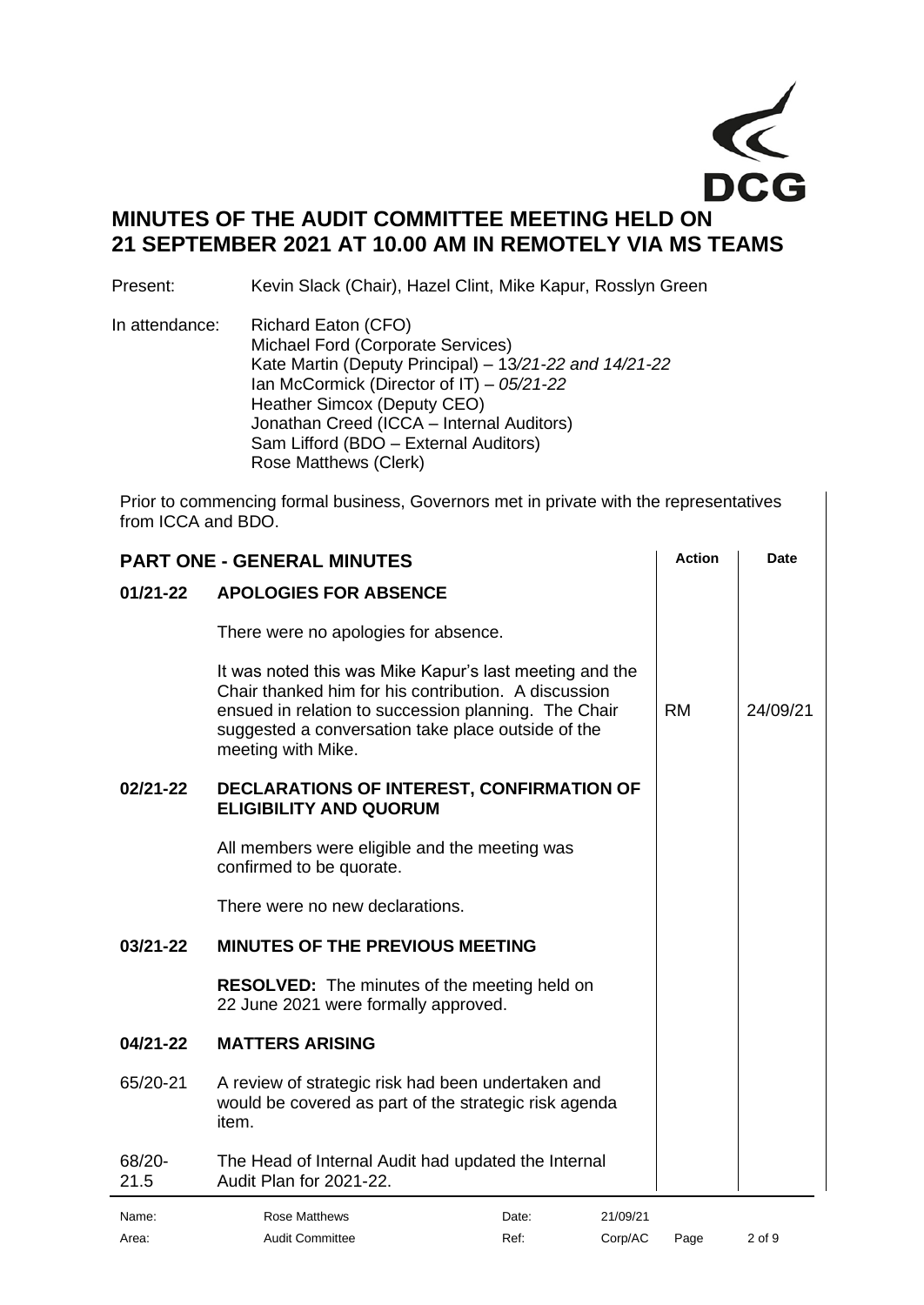The Deputy Chief Executive responded to the point made at the previous meeting by Mike Kapur in relation to the internal assessments and validation of coursework. She explained as exams were planned to resume there was no plan to incorporate the exams review in relation to the teacher assessed grades into the policy.

As referenced prior, the Draft Internal Audit had been updated and was approved at Corporation on 5 July 2021.

#### **05/21-22 CYBER SECURITY REPORT**

<span id="page-2-0"></span>The Director of IT joined the meeting to provide committee members with an overview in relation to cyber security within the Group.

The cover provided across the group was summarised, along with preventative measures to mitigate as much of the risk as possible.

Mike Kapur commended the Director of IT on his comprehensive report and said it evidenced the Group took cyber security seriously. He asked if penetration testing, based on human psychology had been carried out, to see if employees would hand over their password to what appeared to be a legitimate user. The Director of IT confirmed it wasn't something that had been looked at, but highlighted a number of mitigations in place, such as multi-factor authentication and monitoring of location through Microsoft. Anything suspicious would immediately lock down the account. He said in relation to testing peoples' capabilities, the team were looking at producing a training template.

The Chair asked if there was some refresher training available. It was explained the Cyber Essentials accreditation was a self-assessment, and Cyber Essentials Plus involved an external consultant coming in to evaluate.

The Chair asked if the area had the resources they needed. The Director of IT confirmed he had enough expertise on the team with some very talented people. He said if key personnel left, that would be a risk. Everything that had been done was to industry standard and was a recruitable skill set.

<span id="page-2-1"></span>The Director of IT left the meeting.

# **06/21-22 MOCK FUNDING AUDIT**

Jonathan Creed of Internal Auditors, ICCA, presented the Mock Funding Audit Report.

He said the report in itself was good, in terms of design

| Name: | Rose Matthews          | Date: | 21/09/21 |      |        |
|-------|------------------------|-------|----------|------|--------|
| Area: | <b>Audit Committee</b> | Ref:  | Corp/AC  | Page | 3 of 9 |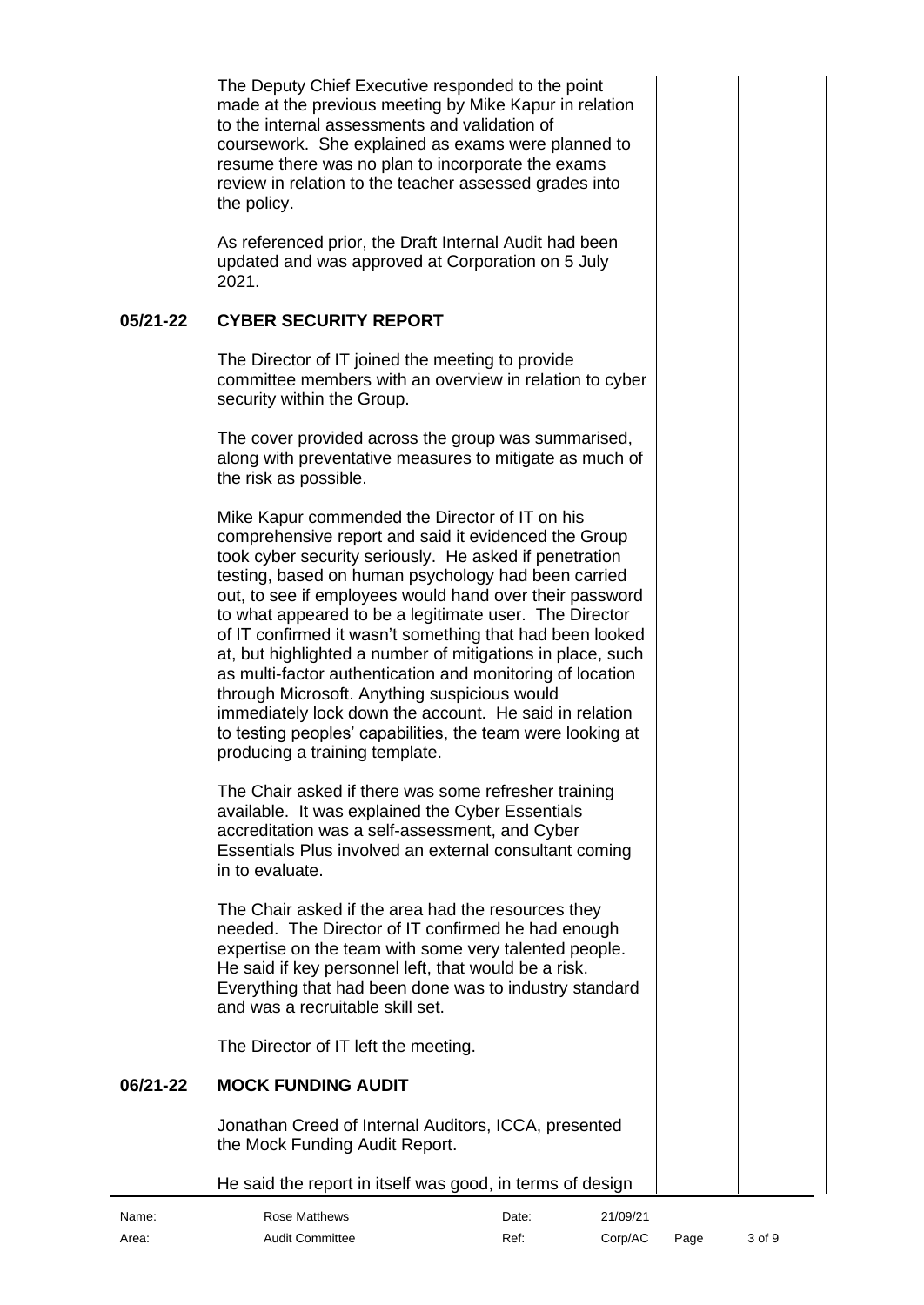and provided a reasonable assurance opinion.

The objective of the report was to provide an independent assurance opinion that the control framework in operation in respect of the ESFA funding supported compliance with the relevant agencies requirements as defined within the ESFA funding rules for 2020/21.

The sample size was questioned by Hazel Clint, which was 60, with 30 16–19-year-olds on the study programme and 30 on apprenticeships, which Jonathan said was enough to drive out any issues in the sample size.

There were nine recommendations spread out across the report. In summary, Jonathan explained the Auditors had no issues with the nine recommendations, none of which were 'show-stoppers' and were isolated incidents. The apprenticeships area was more complicated and whilst not an excuse, Covid-19 had not helped the situation.

There were an increasing number of facilities that allowed remote access of funding methodology. Some of those areas needed tidying up. Jonathan was clear they were not recommendations that had a huge funding impact, but a general tidying up exercise would eradicate the recommendations in the report.

The Chair noted the ESFA were putting more onus on the external audit and as such this was an area requiring management focus.

Mike Kapur commented on the score of a well-designed system, but a lower level of compliance and made reference to the risk register gradings the 'Follow-up' Report, both of which would be covered later in the meeting. It was clarified the Follow- up Report action related to the introduction of a new system and not a low level of compliance.

Jonathan said that looking at each in isolation, they found low level minor recommendations in learner records controls and did not believe the indication of this was major.

The CFO reminded the Committee of the complexity around apprenticeships and offered assurance that recommendations were not simply accepted and efforts would be made to improve and maintain compliance

The Deputy Chief Executive acknowledged that the apprenticeship arena, as already referenced by internal audit, was complex and internally there would be a revisit and review of the effectiveness of controls in order to ensure consistent compliance.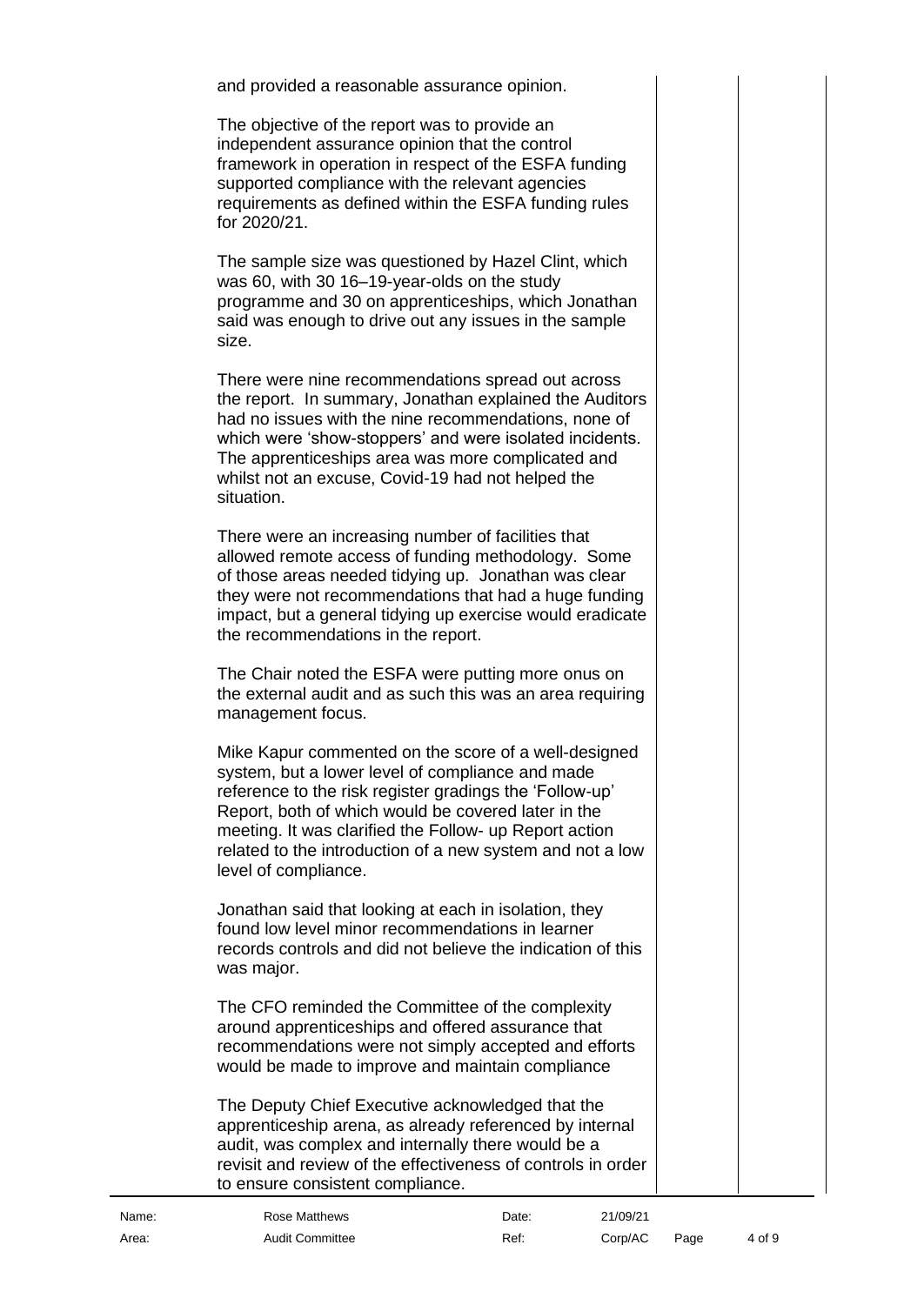<span id="page-4-0"></span>

|          | The CFO referred to improvements this year compared<br>to last in terms of awaited outcomes.<br>The report itself did not raise any issues of concern.<br>However, the Committee were keen to ensure the<br>management team reinforced the need for consistency<br>and accuracy of the data collection within the team.<br>In previous years the ESFA had provided some comfort<br>to the Committee with their reconciliation statements and<br>as this related to a large part of the Group's income in<br>the accounts, the Committee felt it appropriate to bring to<br>the attention of the Corporation.<br>The Chair acknowledged that the level of sampling of<br>external audit would be greater and asked if issues were<br>on the horizon. The CFO confirmed controls had been<br>put in place since the mock funding audit and he did not            | Chair | 18/10/21 |
|----------|----------------------------------------------------------------------------------------------------------------------------------------------------------------------------------------------------------------------------------------------------------------------------------------------------------------------------------------------------------------------------------------------------------------------------------------------------------------------------------------------------------------------------------------------------------------------------------------------------------------------------------------------------------------------------------------------------------------------------------------------------------------------------------------------------------------------------------------------------------------|-------|----------|
| 07/21-22 | foresee any material problems.<br><b>FOLLOW UP ON PREVIOUS RECOMMENDATIONS</b><br><b>REPORT</b><br>Jonathan Creed shared the Follow-up on Previous<br>Recommendations Report.<br>The report provided reasonable assurance overall and<br>related to three reports that required follow up. The<br>other reports were advisory or had no recommendations<br>raised. There were in total, eight recommendations to<br>follow up on. Two recommendations had been fully<br>implemented, two partially implemented and four were<br>found to have been superseded and no longer<br>applicable. It was clarified these were due to the<br>implementation of a new system and were not a<br>compliance concern.                                                                                                                                                      |       |          |
|          | Three of the four recommendations were from the HR<br>and Payroll review. The recommendations related to a<br>system no longer in operation. The College was moving<br>to a new system, Select HR and Select Pay. The follow-<br>up did not extend to the new system.<br>Two recommendations had been carried forward to<br>2021-22, both of these had been accepted, with<br>implementation dates of next summer - July 2022.<br>Rosslyn Green asked about the system, the Deputy<br>Chief Executive explained a performance monitoring<br>review process was now in place, which were monitored<br>through the Director of Curriculum Performance. The<br>timeframe related to the reviews.<br>Mike Kapur asked if this could be carried out as a follow<br>up audit from an internal review to make sure the new<br>system provided an integrated approach. |       |          |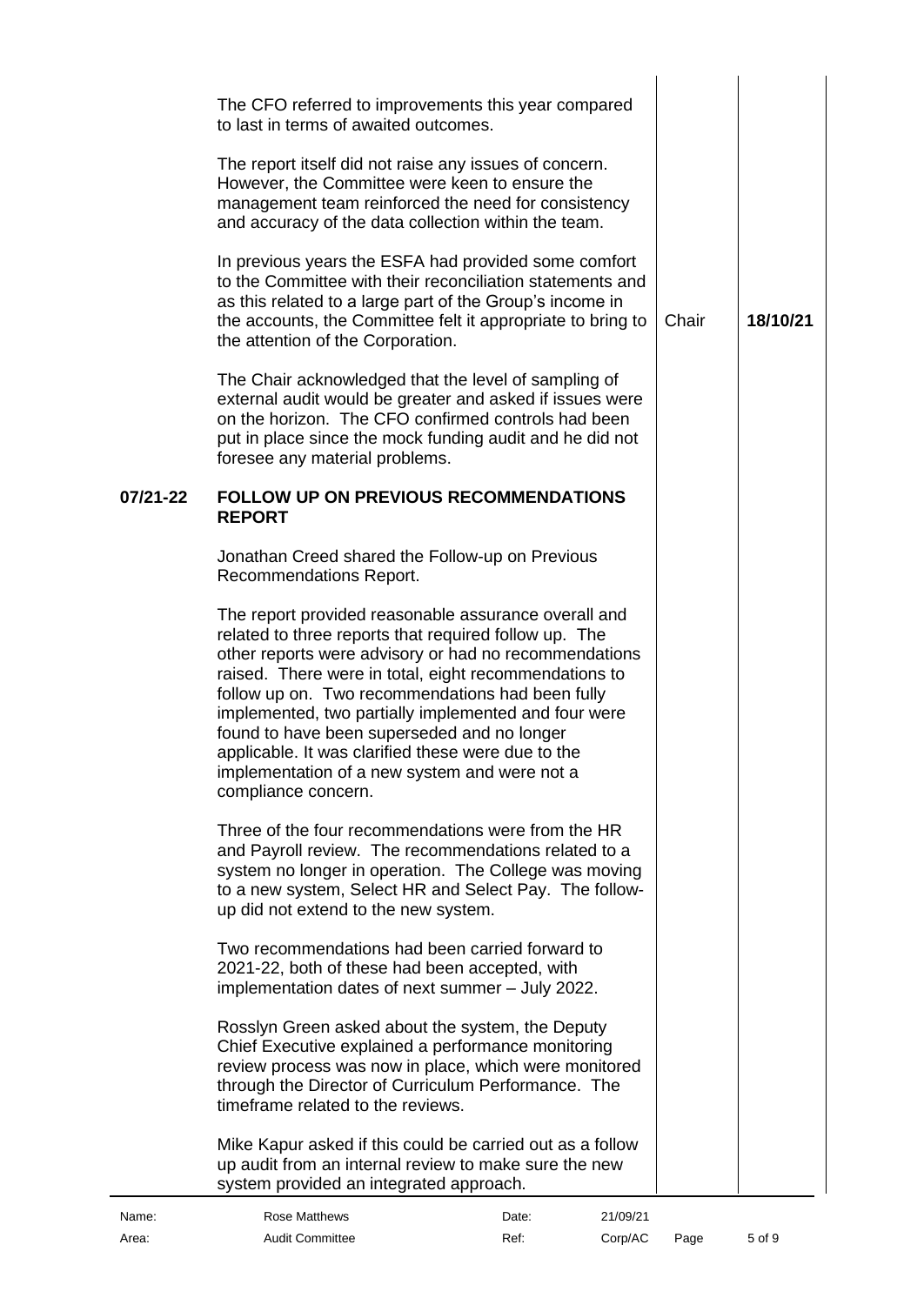<span id="page-5-2"></span><span id="page-5-1"></span><span id="page-5-0"></span>

|          | The Deputy Chief Executive agreed and arranged to<br>meet with Jonathan Creed of ICCA separately outside of<br>the meeting agree the scope.                                                                                            | <b>HLS/JC/</b><br>МF | 24/09/21 |
|----------|----------------------------------------------------------------------------------------------------------------------------------------------------------------------------------------------------------------------------------------|----------------------|----------|
| 08/21-22 | <b>ANNUAL INTERNAL AUDIT REPORT</b>                                                                                                                                                                                                    |                      |          |
|          | The Internal Auditor confirmed all work had now finished<br>for 2020-21.<br>The final two reports needed to be<br>considered and the Annual Internal Audit Report would be<br>presented at the meeting in November.                    |                      |          |
|          | He advised there was nothing that would cause him to<br>offer an opinion other than reasonable assurance.                                                                                                                              |                      |          |
| 09/21-22 | <b>PROGRESS TOWARDS EXTERNAL AUDIT PLAN</b><br><b>AND STRATEGY FOR 2020-21 FINANCIAL</b><br><b>STATEMENTS</b>                                                                                                                          |                      |          |
|          | Sam Lifford of External Auditors, BDO provided a status<br>update on work towards the external audit.                                                                                                                                  |                      |          |
|          | The external audit plan and interim work had been carried<br>out and it was expected to commence the audit w/c 11<br>October, through onsite and remote means.                                                                         |                      |          |
|          | Sam touched on the enhanced work around income and<br>revenue and would share the work programme with the<br>CFO. The CFO was expected to receive a set of draft<br>accounts for review on 27 September.                               |                      |          |
| 10/21-22 | REGULARITY SELF-ASSESSMENT AND<br><b>SUPPLEMENTARY COVID-19 REGULARITY SELF-</b><br><b>ASSESSMENT</b>                                                                                                                                  |                      |          |
|          | The CFO shared the Regularity Self-Assessment and<br>explained this was a checklist from the ESFA, which was<br>completed annually. The CFO and Clerk had updated for<br>2020-21 building on the sources of evidence for<br>assurance. |                      |          |
|          | A Supplementary Bulletin, which included the Covid-19<br>Regularity Self-Assessment had come out later in the<br>year. The CFO explained this was to avoid double<br>funding and ensure no staff had been furloughed.                  |                      |          |
|          | The Clerk explained these would be signed off with the<br>financial statements at Corporation in December.                                                                                                                             |                      |          |
| 11/21-22 | <b>REVIEW OF INTERNAL AND EXTERNAL</b><br><b>RECOMMENDATIONS</b>                                                                                                                                                                       |                      |          |
|          | The Review of Internal and External Recommendations<br>summarised the audit activity which took place in 2020-<br>The document would be updated to reflect the<br>21.<br>recommendations from the Mock Funding Audit and<br>Follow-up. |                      |          |
| Name:    | <b>Rose Matthews</b><br>21/09/21<br>Date:                                                                                                                                                                                              |                      |          |

<span id="page-5-3"></span>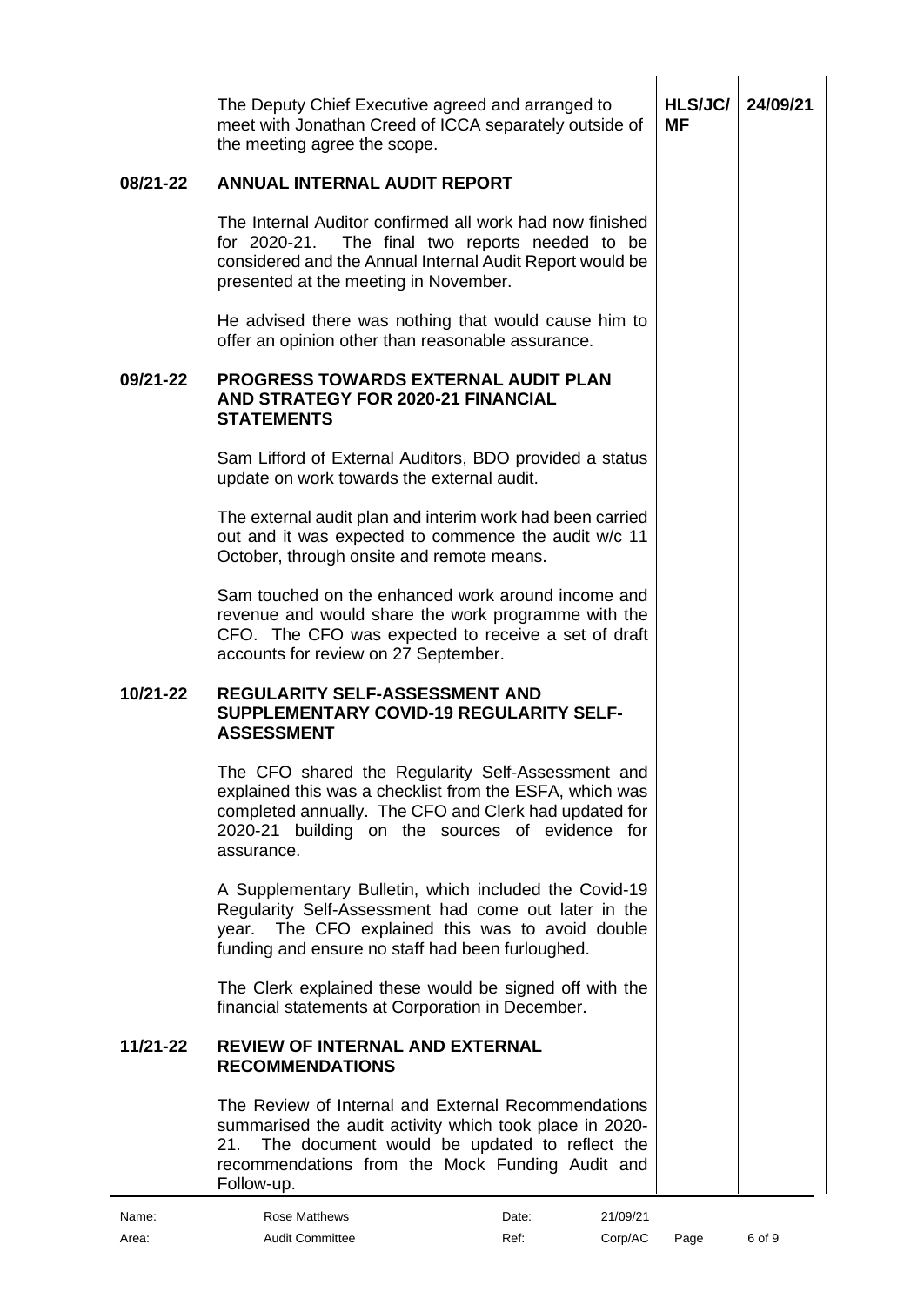<span id="page-6-1"></span><span id="page-6-0"></span>

|          | The sign off for the next tranche of actions would be                                                                                                                                                                                                                                 |           |          |
|----------|---------------------------------------------------------------------------------------------------------------------------------------------------------------------------------------------------------------------------------------------------------------------------------------|-----------|----------|
|          | November 2021.                                                                                                                                                                                                                                                                        |           |          |
| 12/21-22 | RISK MANAGEMENT AND RISK REGISTER REVIEW,<br><b>INCLUDING HIGHER EDUCATION</b>                                                                                                                                                                                                        |           |          |
|          | Michael Ford presented the latest Risk Management<br>Report and updated Register.                                                                                                                                                                                                     |           |          |
|          | Following the previous meeting, the Risk Register<br>underwent a review, with the register designed to feature<br>the high-level risks to this Committee.                                                                                                                             |           |          |
|          | Michael assured the Committee there were over 50 risks<br>on the wider register, 12 of which were high risks.                                                                                                                                                                         |           |          |
|          | Mike Kapur noted the Committee were right to focus on<br>the high risks, but he suggested including a control<br>measure, for example, the number of high/medium/low.                                                                                                                 | <b>MF</b> | 23/11/21 |
|          | Members debated some of the long-standing risks on the<br>register, it was noted these were reviewed and<br>discussed regularly and some had been closed off due<br>to mitigations, it was requested a column be included to<br>clarify when the risk had last been reviewed. Further | МF        | 23/11/21 |
|          | discussions related to the risk around covid-19 and<br>prevent.                                                                                                                                                                                                                       |           |          |
|          | Mike Kapur suggested starting afresh with a clean piece<br>of paper and to review each risk thoroughly before<br>including on the register and in line with the mitigations<br>rather than evolving what DCG had already got in place.                                                | МF        | 23/11/21 |
| 13/21-22 | <b>HIGHER EDUCATION RISK</b>                                                                                                                                                                                                                                                          |           |          |
|          | The Deputy Principal joined the meeting to present the<br>Higher Education risk item.                                                                                                                                                                                                 |           |          |
|          | She explained as part of the restructuring exercise in the<br>College, the opportunity had been taken to split the<br>Higher Education Director role into two new posts - a<br>OFS Compliance Officer and a Head of Higher<br>Education.                                              |           |          |
|          | The Head role had taken on responsibility for the<br>direction, quality of education and strategic enactment.                                                                                                                                                                         |           |          |
|          | Due to absences, which were explained in the meeting,<br>an experienced member of staff had been appointed to<br>the role temporarily for the year. As such the timings<br>meant the risk register would undergo a review and<br>would be presented at the next meeting.              |           |          |
|          | To mitigate high risks an OFS Compliance Officer had<br>also been appointed, which would focus on compliance<br>in relation to the conditions of registration.                                                                                                                        |           |          |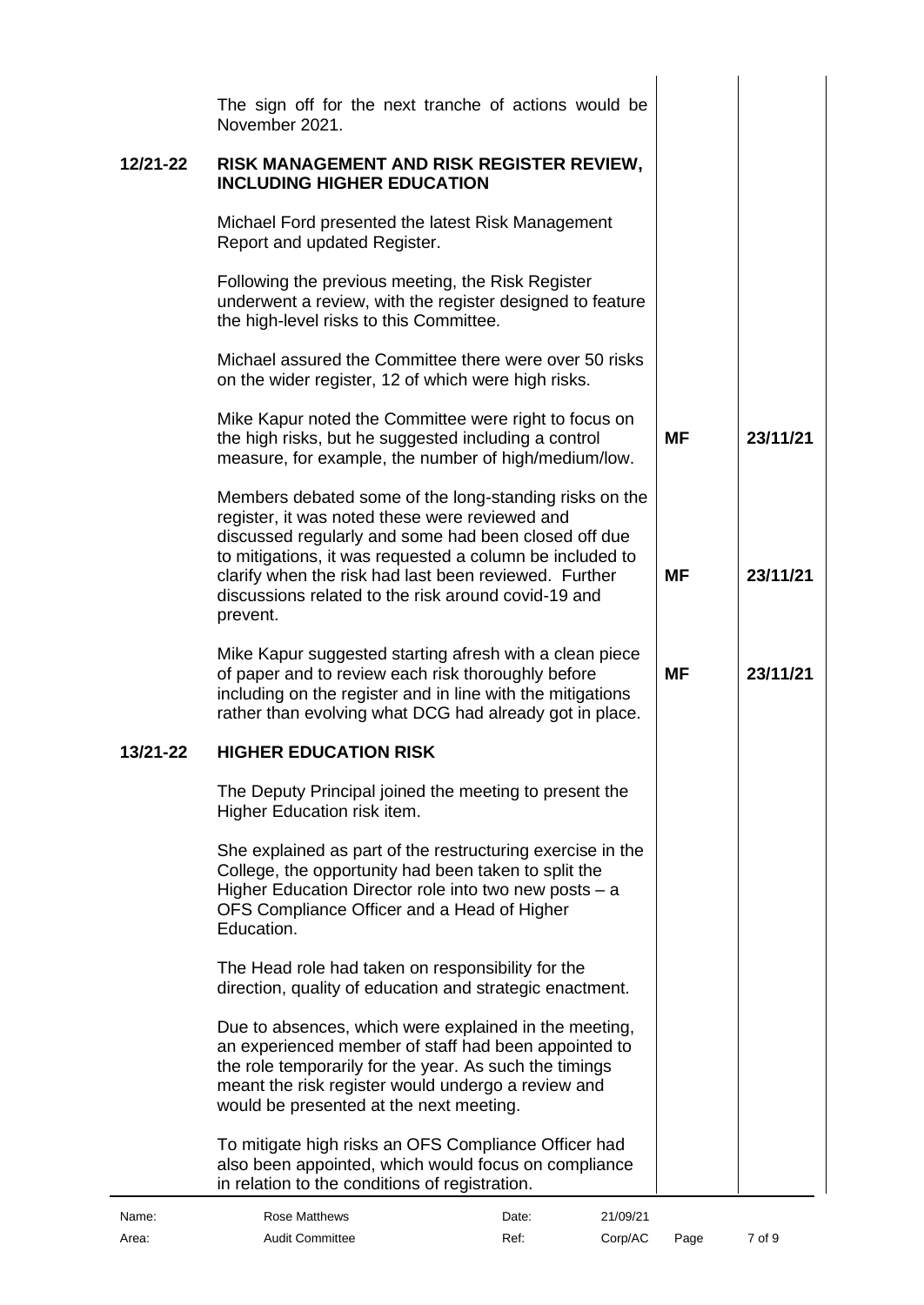# **14/21-22 OFS HIGHER EDUCATION ACTION PLAN**

<span id="page-7-0"></span>The CFO provided Committee members with an update following the OFS audit of DCG on its ILR data for 2019- 20.

DCG accepted the recommendations of the audit which were highlighted in the action plan provided.

Rosslyn questioned if the outcome was expected. The CFO explained it was anticipated. The audit had covered a great deal of detail. It was noted HE accounted for a small part of DCG's income.

<span id="page-7-1"></span>Copies of pass lists were also required from HE partners for OFS purposes.

#### **15/21-22 OVERVIEW OF THE UPDATED POST-16 AUDIT CODE OF PRACTICE**

Jonathan Creed of Internal Auditors, ICCA, had provided an overview of the updated Post-16 Audit Code of Practice, which highlighted responsibilities of the Audit Committee and the Corporation.

The presentation focused on the key changes for the 2020-21 academic year, the Supplementary Bulletin to the Accounts Direction for 2020-21 and the ESFA Guidance: The Scope of Work of Audit Committees and Internal Auditors in College Corporations.

#### **16/21-22 DATA INTEGRITY GUIDANCE – GOVERNOR RESPONSIBILITY AND OVERSIGHT**

<span id="page-7-2"></span>The CFO had prepared a report on the ESFA's Data Integrity Guidance – A Guide for College Corporations, which was issued on 31 July 2021. The report related to the changes in the Post-16 Audit Code of Practice and reinforced the ESFA's approach to funding claims.

#### **17/21-22 THE AUDIT COMMITTEE SELF-ASSESSMENT FOR 2020-21**

<span id="page-7-3"></span>The Clerk shared the key points from the Audit Committee Self-Assessment survey carried out in August 2021.

No areas of concern were raised. However, a number of points received a 'maybe' response.

The points and associated actions taken were detailed in the report.

<span id="page-7-4"></span>The Committee confirmed they were satisfied these were being addressed.

# **18/21-22 THE AUDIT COMMITTEE ANNUAL REPORT FOR**

| Name: |  |
|-------|--|
| Area: |  |